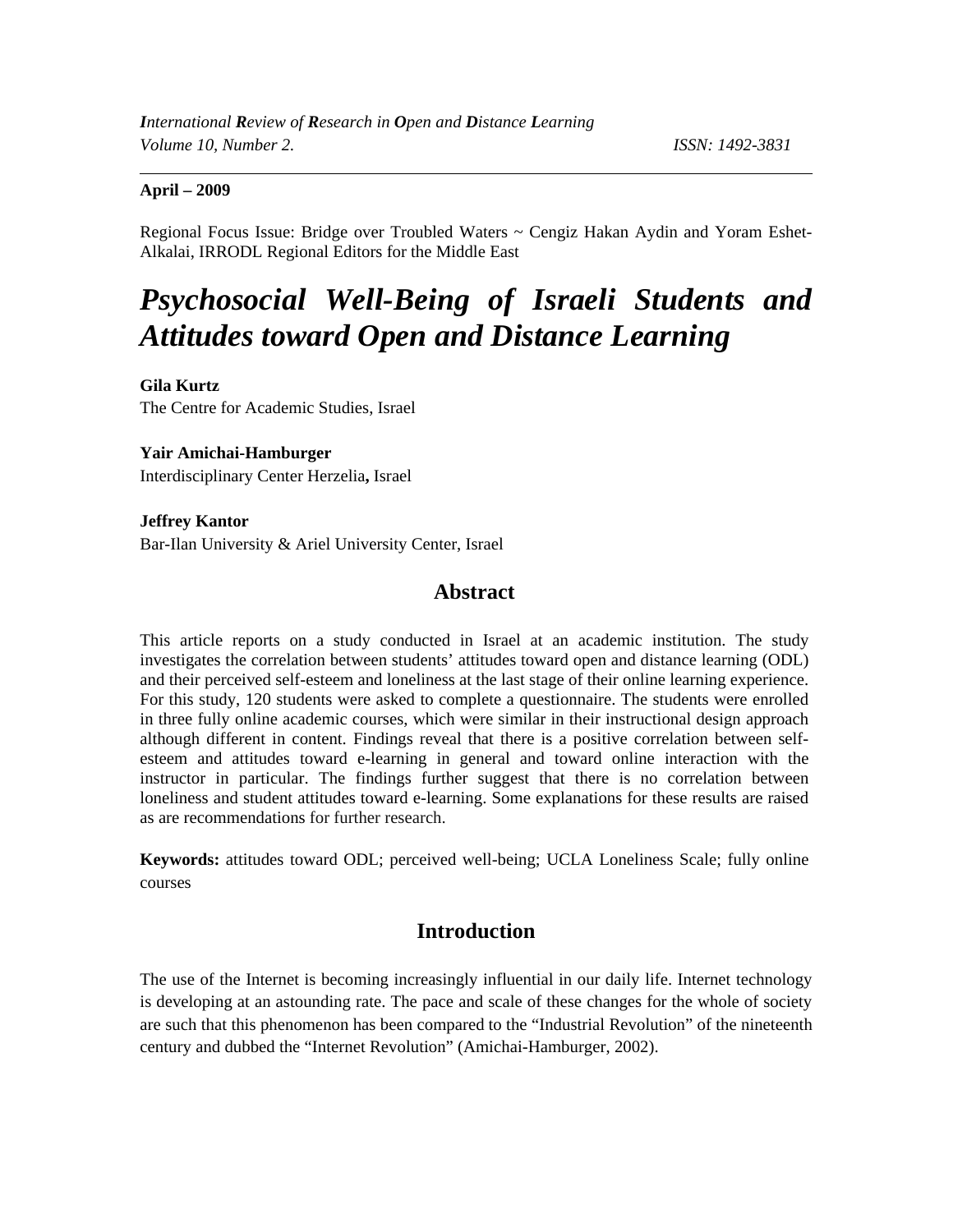The educational arena is no exception. The open and distance learning (ODL) revolution, which can be aptly described using the terms e-learning (electronic learning) and online learning to refer to the implementation of the Internet in the learning process, is here and now (Moore & Kearsley, 2005). Based on Kurtz et al. (2003), we define ODL as an interactive teaching-learning process, in which at least part of it is done online by means of text/audio/video.

With the growth of online courses, it is critical to ensure the success of students in the online environment. Much research has been done on online students' perceptions, satisfactions, motivation, and cognitive and learning styles, and how these factors influence student achievement in online courses (Fahy & Ally, 2005; Young, 2006; Bates & Khasawneh, 2007; Offir, Bezalel, & Barth, 2007).

A particularly relevant variable for understanding people's behavior on the Internet is personality. Hamburger and Ben-Artzi (2003) pointed out that personality can serve as a leading explanation for differential behavior of surfers on the Internet. Many personality characteristics, such as introversion and extroversion (Hamburger & Ben-Artzi, 2003), need for closure (Amichai-Hamburger, Fine, & Goldstein, 2004), need for cognition (Amichai-Hamburger & Kinar, 2007), locus of control (Hoffman, Novak, & Schlosser, 2003), and sensation seeking (Alonzo, & Aiken, 2004), have been suggested as reasons to explain Internet behavior. Based on the research cited in this section, personality traits seem to constitute relevant variables in understanding people's behavior on the Internet and we can assume also in the e-learning environment.

This research investigates the correlation between students' attitudes toward ODL and their perceived self-esteem and loneliness at the last stage of their online and face-to-face learning experience. The analysis focuses on three undergraduate online courses similar in their instructional design approach but different in content: two courses are on the topic of quantitative research and one is on the state and government in Israel.

The courses were designed to be self-paced so that students would study independently within a timeframe that was set by the instructor. The courses' content and educational activities (including assignments) were carried out through an asynchronous learning management system (LMS).

# **Theoretical Background**

# *The Internet in its Psychological Context*

The Internet creates a unique psychological environment for the online user. McKenna, Green, and Gleason (2002) suggest four major factors that differentiate Internet interactions from faceto-face interactions:

#### *(1) Greater anonymity*

On the Internet, people can easily maintain their anonymity. Internet sites differ as to the degree of anonymity they allow the user to maintain. However, even when users provide their real names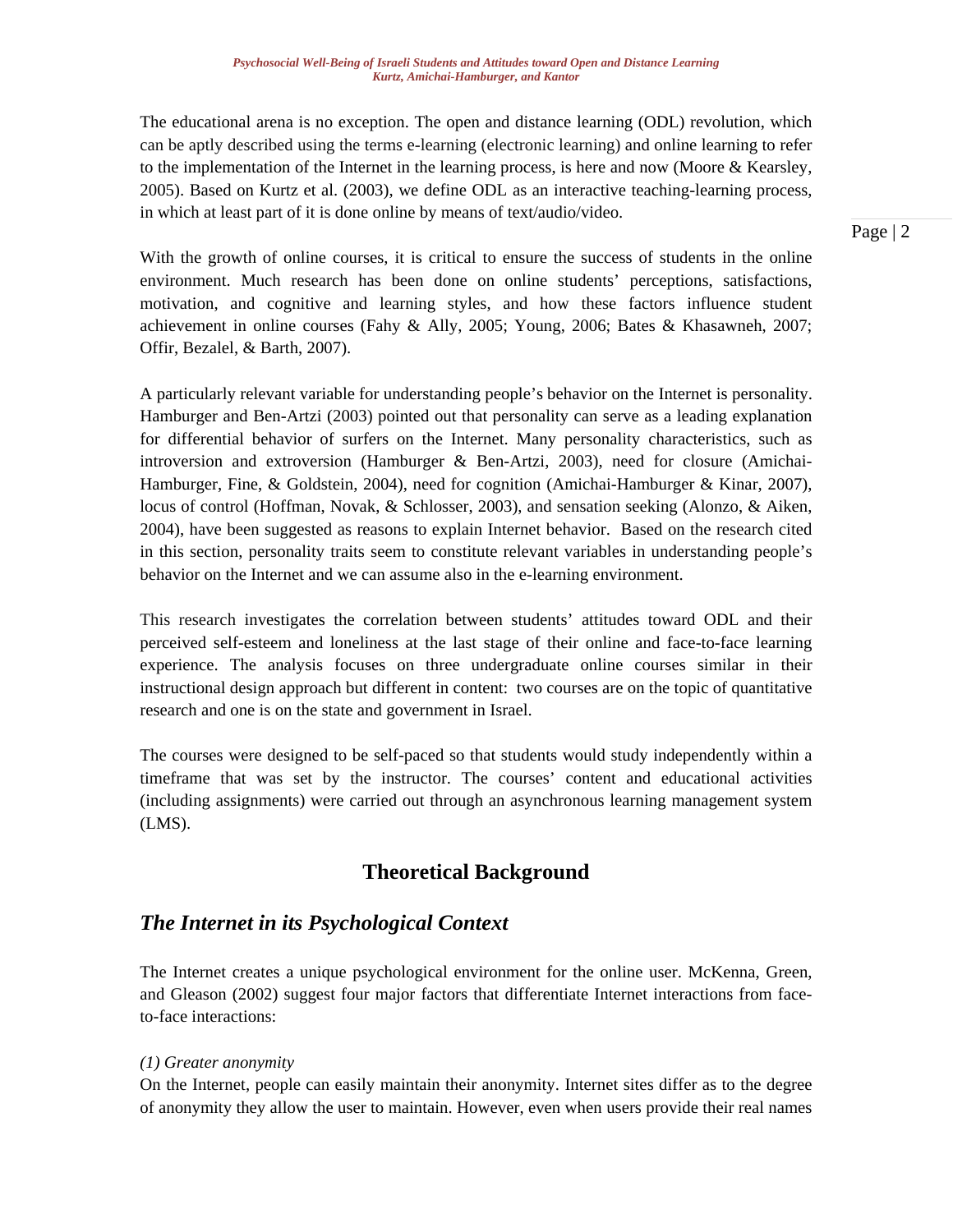or disclose other personal details or private information, they still feel relatively anonymous (McKenna & Bargh, 2000). This feeling of anonymity frees people from social norms and encourages them to express themselves and behave more freely and sincerely than they would normally in face-to-face interactions.

#### *(2) Diminution of the importance of physical appearance*

Physical appearance is one of the focal determinants of how we are perceived by others (Fiske  $\&$ Taylor, 1991). Cialdini (1984) suggested that attractive people have enormous social advantages, they are seen as possessing superior personality traits and intellectual capabilities, and they are better liked and more frequently helped. These benefits are bestowed due to what is termed as the halo effect. This occurs when one positive characteristic of a person, such as attractiveness, leads the perceiver to believe that other positive characteristics are present, e.g. an attractive male may be perceived as honest and caring. Just as the halo effect plays in favor of the physically attractive, conversely people who are physically unappealing will frequently find that they are judged unfavorably on any number of unrelated aspects. In an online environment, people are freed from being appraised by others based on physical characteristics.

Since a major part of Internet interaction is text-based, the physical characteristics of the participants remain undisclosed. This factor will be particularly significant for people with unsightly or unattractive physical characteristics, who are very likely to suffer from discrimination in a face-to-face interaction. On the Internet such people have an opportunity to present themselves in any way they choose. They may hope that if and when the interaction will move on to become face-to-face, any negative physical features will not be relevant.

This freedom may help them form a new basis for their interaction with others and help strengthen their self-image and self-confidence. Whilst offline, such people may have internalized a negative social perception of themselves, but interaction over the Internet may give them opportunities to reframe their self perception.

#### *(3) Greater control over the time and pace of interactions*

One of the unique facets of Internet communication is that for the participant the whole encounter is taking place in an environment of his or her choosing, and this may be a source of security and comfort. The Internet user is able to go out to meet the world from his/her living room (Mandell & Muncer, 2007). Another source of security comes from the opportunity Internet users have to review their statements before sending them. This type of thought and review process does not exist in face-to-face encounters because they take place in real-time. This progression of writing and then reviewing on the screen creates a higher self-awareness since the writer observes him/herself as an object (Duval & Wicklund, 1972).

#### *(4) Finding similar others*

The need to belong is listed as one of the significant needs in Maslo's (1971) *Hierarchy of Needs*. Being a member of a group that shares your goals and interests is likely to enhance self-esteem (Tajfel & Turner, 1986), which is believed to be very important for well-being (Branden, 1969).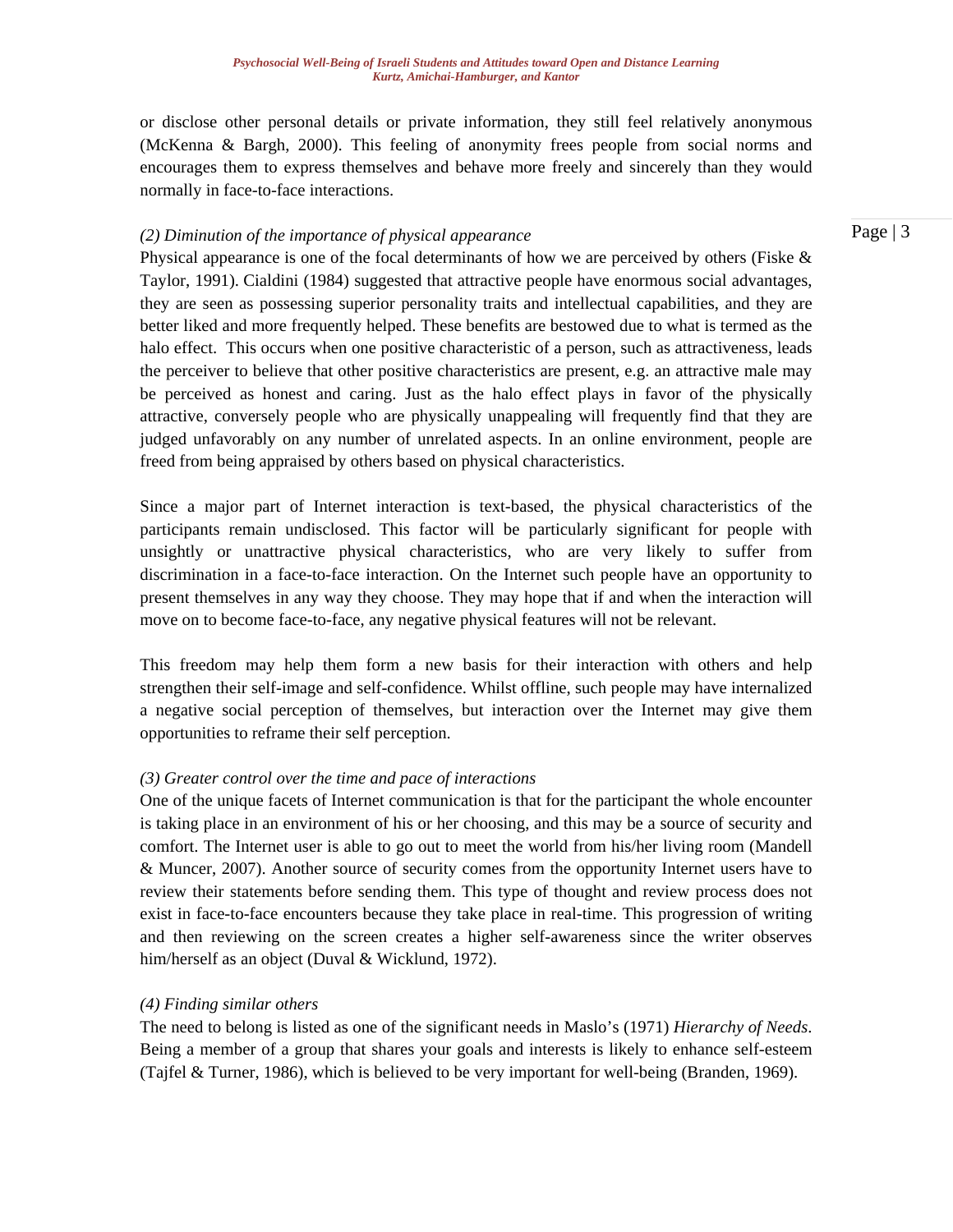The Internet is visited every day by millions of surfers, all of whom have varied interests. It is easy to find details about the different interest groups on the Internet, which facilitates the discovery of like-minded others who are visiting the same site**.** This is often particularly relevant to people who belong to stigmatized groups or to very small groups since they are likely to find it difficult to get together with others in non-Internet environments. It was found that on the Internet people sometimes develop group identifications even faster than offline groups (McKenna, Green, & Gleason, 2002).

Interaction in an online learning event is a crucial component of the education process (Anderson, 2003). Anderson and Garrison (1998) described the three most common types of interaction involving students, which are discussed in the distance education literature: student-student, student-teacher, and student-content. All three types of interaction share similarities with the online interaction characteristics described above: students can maintain some anonymity within the learning activities; they are freed from being appraised by others based on physical characteristics; and they can study unconstrained by time and place. By sharing common learning goals with their classmates they can develop what Anderson (2008) calls "a community-centered context." It seems that lonely people will derive greater enjoyment than their non-lonely counterparts from participating in the e-learning environment since the opportunities it provides for significant social interaction compensates them for their previously unsatisfied social needs.

# *Self-Esteem*

Self-esteem is defined as an individual's overall negative or positive attitude towards himself or herself (Rosenberg & Simmons, 1975) or as one's belief regarding how well one is living up to the standards of value prescribed by one's society (Harmon-Jones et al. 1997). Baumeister et al. (2003) pointed out that one of the components necessary to achieve a true rise in self-esteem is successful performance in a learning task. Moreover, since modern society places a value on the mastery of technology, it would appear that taking an e-learning course would enhance selfesteem.

# **Research Hypotheses**

In conducting the research presented in this paper, two hypotheses were proposed:

- 1. Students with high self-esteem will be associated with positive attitudes toward online learning and a greater preference for online learning when compared to students with low self-esteem.
- 2. Lonely students, when compared to students who are less lonely, will express positive attitudes toward online learning and will choose online learning as their preferred mode of learning over the face-to-face mode.

# **Research Method**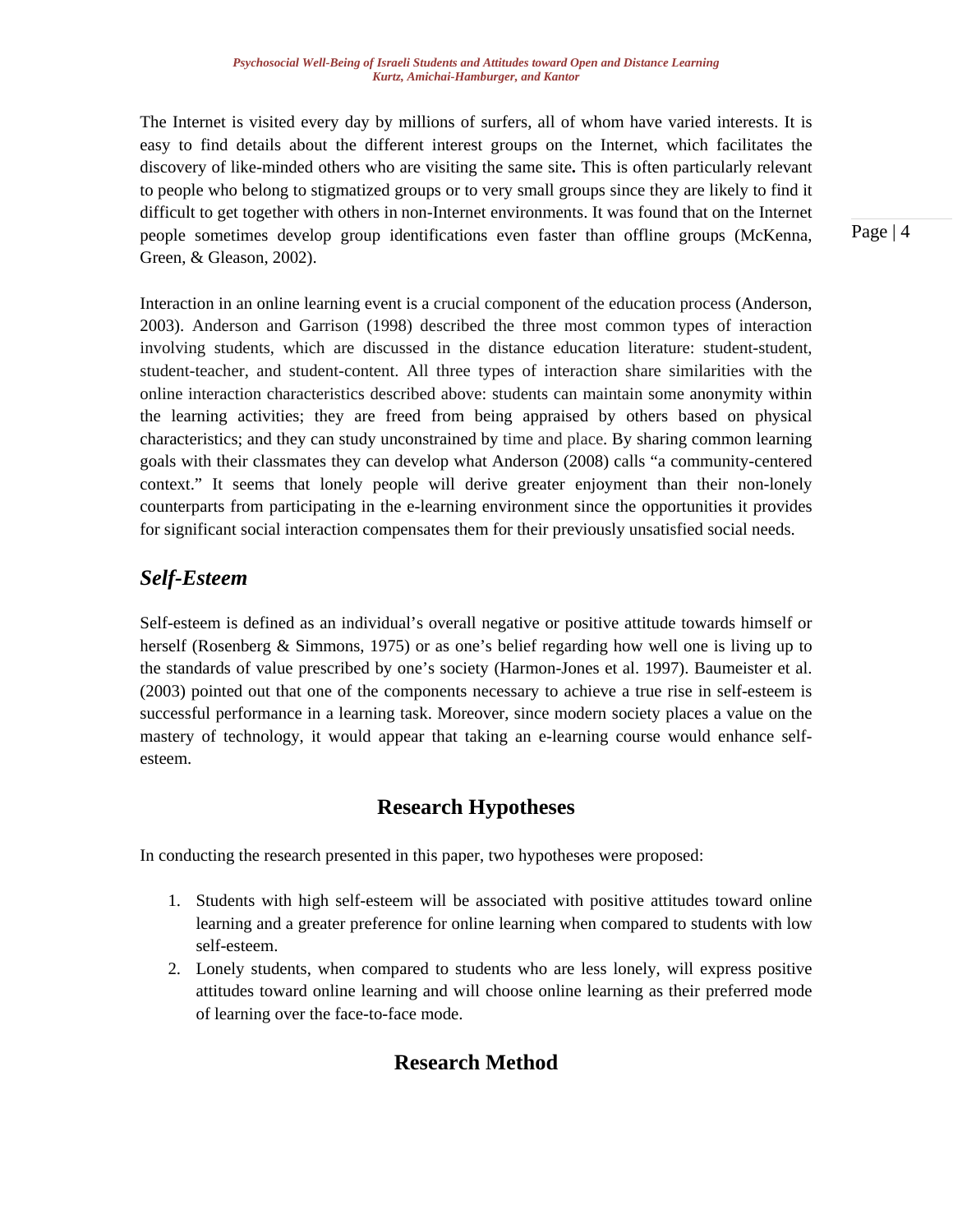The sample comprised 120 students who completed questionnaires while attending a face-to-face meeting a few days before the final exam in summer, 2007. The students were enrolled in three fully online undergraduate courses. The students were not required to attend this face-to-face meeting. This fact explains the relatively small sample of students, which was 19% of all students enrolled in the three courses. Statistical analysis revealed no significant differences between the students in the three courses in regards to personal traits or attitudes toward e-learning. The 'no significant difference' result led us to the decision to refer to the 120 students as a unified group.

Page | 5

Student loneliness was measured using the revised UCLA Loneliness Scale from Russell, Peplau, and Cutrona (1980). The UCLA scale contains 20 positive and negative statements about one's social relations. Participants rated each statement according to applicability, using a 4-point scale from not at all (1) to very much (4).

Self-esteem was measured using Heatherton and Polivy's (1991) State Self-Esteem Scale (SSES). This scale consists of 20 positive and negative statements about one's self-concept, ranking from 1-lowest (negative) to 5-highest (positive).

The attitude toward Online Learning Scale (OLS) was adapted from research by Kurtz, Sagee, and Getz-Lengerman (2003). The OLS consists of 14 items that examine aspects of beliefs, preferences, and satisfaction, all related to online learning and ranking from 1-lowest (negative) to 5-highest (positive). In addition, students were asked to state their preferred mode of learning: (1) only face-to-face; (2 )only online; (3) blended (i.e., face-to-face and online), or (4) no preference. This question served as a concluding question that summarized the OLS items.

### **Results**

### *Students' Background Variables*

Most respondents to the questionnaire were female (72.8%); 62.5% were married, and 35.7% were single; more than 60% of the students stated that their family income is average compared to the general or above; about 50% were under the age of 30, ranging in ages from 21 to 57 ( $M =$  $32.8$ ,  $SD = 8.88$ ); and for half the students, the course was their first online course.

### *Hypothesis 1: State Self-Esteem and Attitudes toward E-Learning*

The mean score of the SSES was  $3.8$  (SD = 0.49) and the mean score of the OLS was  $3.2$  (SD = 0.68). Pearson correlations conducted between SSES and OLS revealed a positive relationship between the scales ( $r = +0.33$ ,  $p = 0.00$ ,  $n = 110$ ). This result indicates that students with high selfesteem are more likely to express positive attitudes about online learning.

To further examine the correlation between the two indices, we divided both indices into factors. Based on Kurtz, Sagee, and Getz-Lengerman (2003), we divided the OLS into two factors. The first factor was attitudes toward *online learning in general factor* (accounted variance = 43.1%,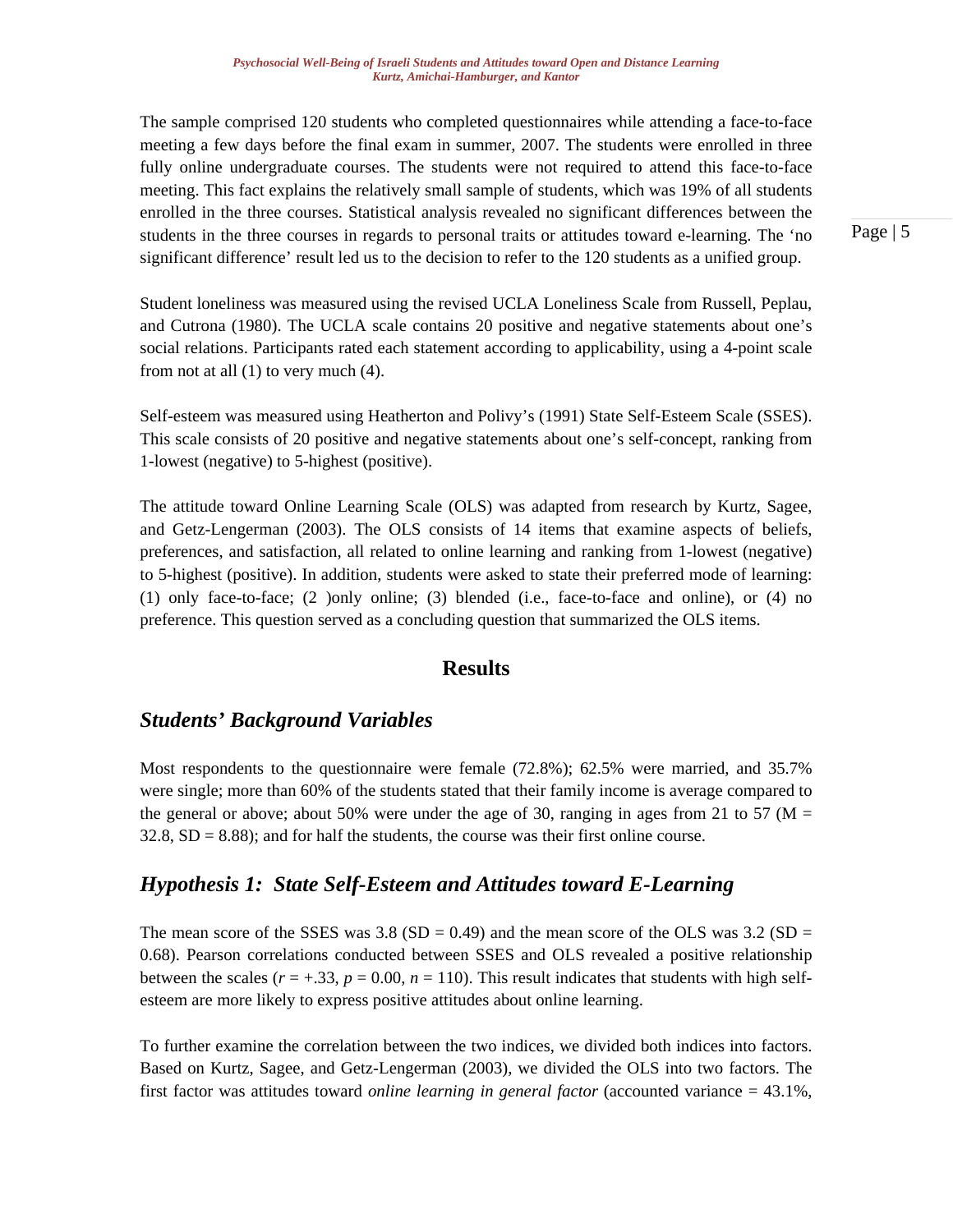$M = 3.4$ ,  $SD = 0.76$ ). The second factor was attitudes toward the course in regard to the *interaction with the instructor factor* (accounted variance  $= 13.4\%$ ,  $M = 2.5$ ,  $SD = 0.93$ ).

Although Heatherton and Polivy (1991) identified three factors within the SSES, we found only one significant factor, which was the *performance self-esteem factor* (coefficient alpha of .69). The mean score of the performance self-esteem factor was  $4.2$  (SD = 0.60).

Pearson correlation shows that the performance self-esteem factor is highly and positively correlated with the attitudes toward online learning in general factor  $(r = +0.38, p < 0.01, n =$ 113), but that there is no significant correlation with the interaction with the instructor factor. These results provide additional empirical support for the tendency that students with high selfesteem are more likely to express positive attitudes toward online learning.

The association between the SSES with the preferred mode of learning reveals a significant correlation between the variables (chi-square  $= 112.73$ ,  $df = 118$ ,  $p < 0.04$ ). There was also a significant correlation of the SSES with the students who prefer an online mode of learning  $(n = 1)$ 11) and with fewer students who prefer face-to-face learning  $(n = 25)$  ( $t = -1.638$ ,  $df = 31$ ,  $p <$ 0.01).

These results indicate that the first hypothesis was confirmed. Students who prefer an online mode of learning are likely to rate themselves as having a higher self-esteem than those students who prefer learning face-to-face. Katz and Offir (1990) add an additional support for the first hypothesis. They found that positive computer-oriented attitudes are related to self-esteem and school motivation and satisfaction. Pupils with positive self-esteem prefer study through the medium of computer assisted learning.

# *Hypothesis 2: Loneliness and Attitudes toward E-Learning*

Pearson correlation between loneliness and the OLS did not reveal a significant relationship between the variables. Also, the chi-square test between the UCLA Loneliness Scale and the students' preferred mode of learning did not reveal a significant correlation between the variables.

Overall, the second hypothesis was not substantiated, i.e., no correlation was found between student loneliness and student attitudes toward e-learning and preferred mode of learning.

# **Conclusion**

The current paper investigated the correlation of the psychosocial well-being of students in the last stage of their learning in online courses with their attitudes toward e-learning. The analysis focuses on three undergraduate online courses similar in their instructional design approach but different in content.

Two hypotheses were proposed: the first was confirmed; the second was not. The results for the first hypothesis confirmed the hypothesis and suggested a correlation in accordance with our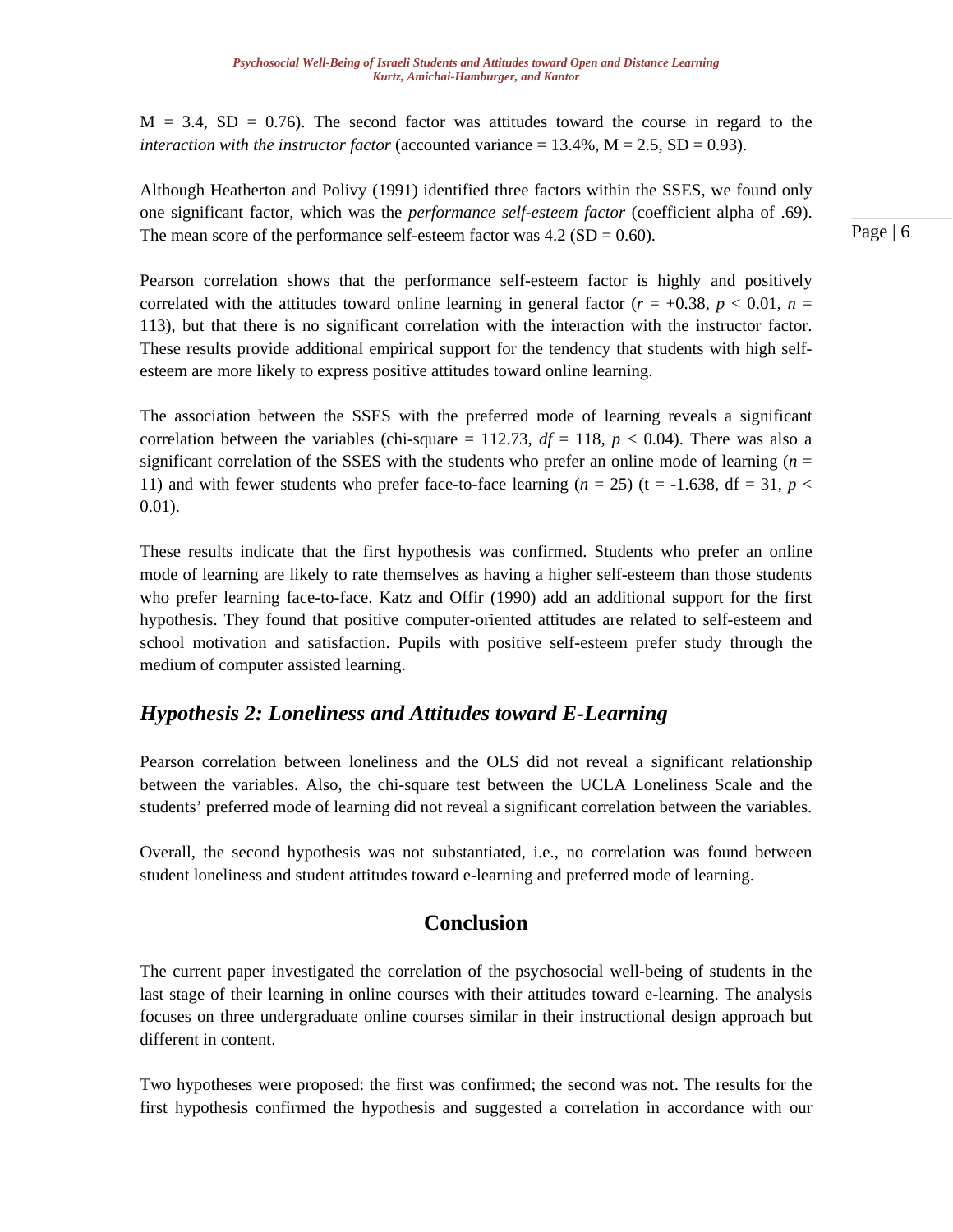prediction. Students' self-esteem was positively related to attitudes toward online learning and to a greater preference for online learning. As for the second hypothesis, no statistically significant relationship between student loneliness and attitudes toward e-learning and preferred mode of learning was found.

There are a number of possible explanations for our failure to confirm the second hypothesis. It could be that the instructional design of the online courses did not allow much student control over the learning process, nor did it allow students to maintain their anonymity within the learning process. The instructional design of all three courses was not student-centered. A student-centered approach places the focus and the control of learning into the hands of the learner (Barr & Tagg, 1995), while emphasizing the development of a sense of learning community that binds learners and teachers through shared values, ideals, and goals (Sergiovanni, 1994). In our research study, the courses were delivered using an object-based approach to learning in an LMS that organizes and standardizes learning content, dividing the course into modules and lessons and supported with quizzes, tests, and discussions (Downes, 2005).

Students were required to participate in class discussions/assignments within specific dates, and the instructor could track their activities in class at any time. This requirement did not follow the first principle of good teaching practice that encourages contact between students and faculty. Frequent student-faculty contact in and out of class is an important factor in student motivation and involvement (The American Association of Higher Education's *Seven Principles for Good Practice in Undergraduate Education,* cited in Caplan & Graham, 2008). By putting in place a more indirect opportunity for guidance using distance technologies, faculty interactions with all students (especially with shy students who are reluctant to ask questions or challenge the teacher directly) can be strengthened. It is often easier to discuss values and personal concerns in writing than orally since inadvertent or ambiguous nonverbal signals are not so dominant (Chickering & Gamson, 1987, as cited in Caplan & Graham, 2008). These explanations can help us better understand why the second hypothesis was not substantiated.

# **Recommendations for Future Research**

We do not intend to generalize these results to a wider population. However, our participants offered us food for thought, providing interesting correlations that need to be explored further. In our opinion, it would be important to extend the research to a comparative study with a control group that would study the same content but in the traditional face-to-face method. It would also be useful to extend the research to include representative groups of students who differ in their psychological traits and Internet experience. Also, longitudinal research that samples the same students at different points in time is needed to identify trends and changes in psychosocial wellbeing and attitudes toward e-learning. It would also be important to extend this research to courses with a different instructional design to the one presented here. For example, research could be conducted on online courses that allow greater control over the learning process and emphasize collaborative work and personal contribution while at the same time offering students the possibility to maintain their anonymity. Finally it is important to study e-learning environments that include significant social interactions. In such a case, one would be able to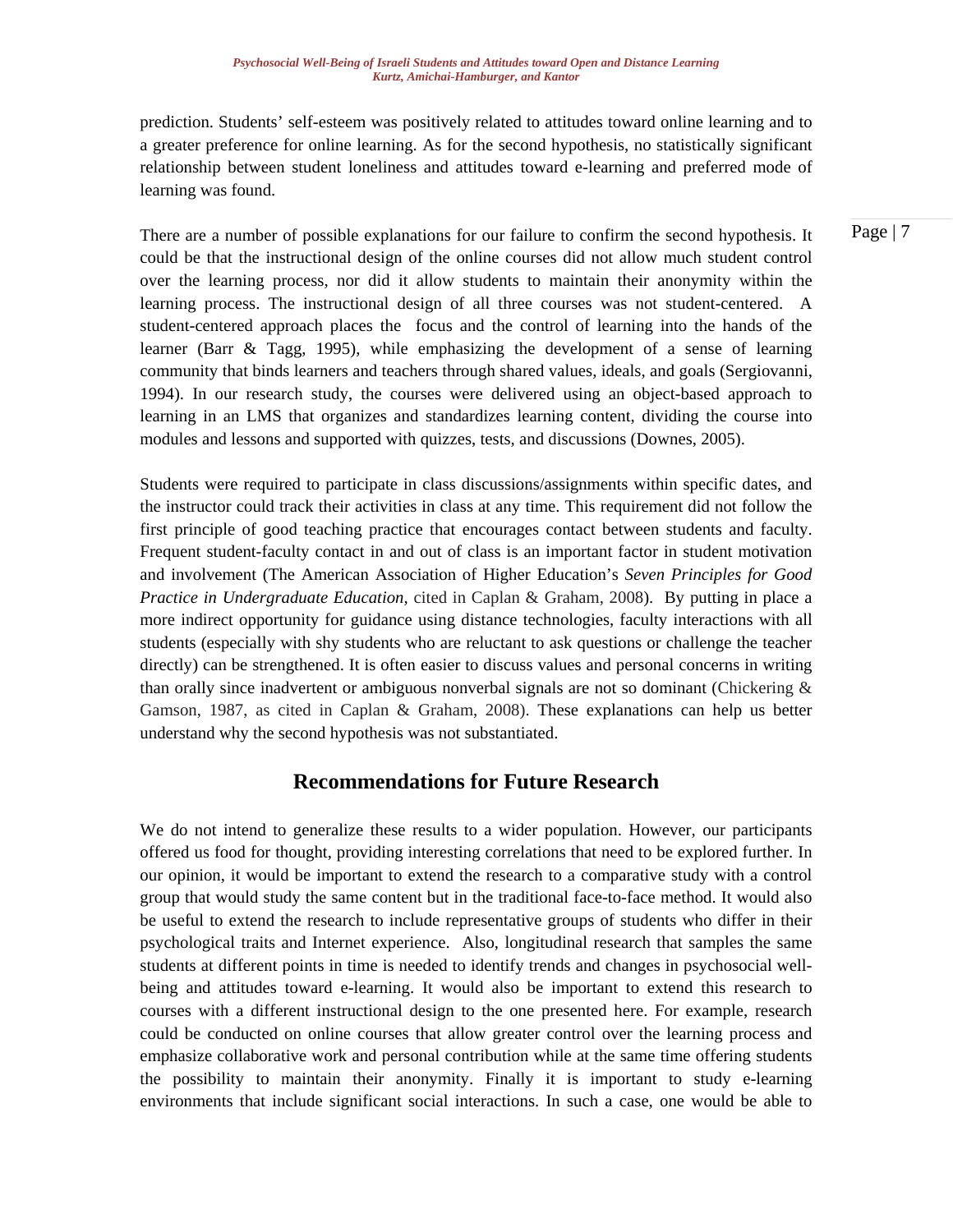examine if the face-to-face environment that it is substituting might make it a more favorable place for people with social inhibitions.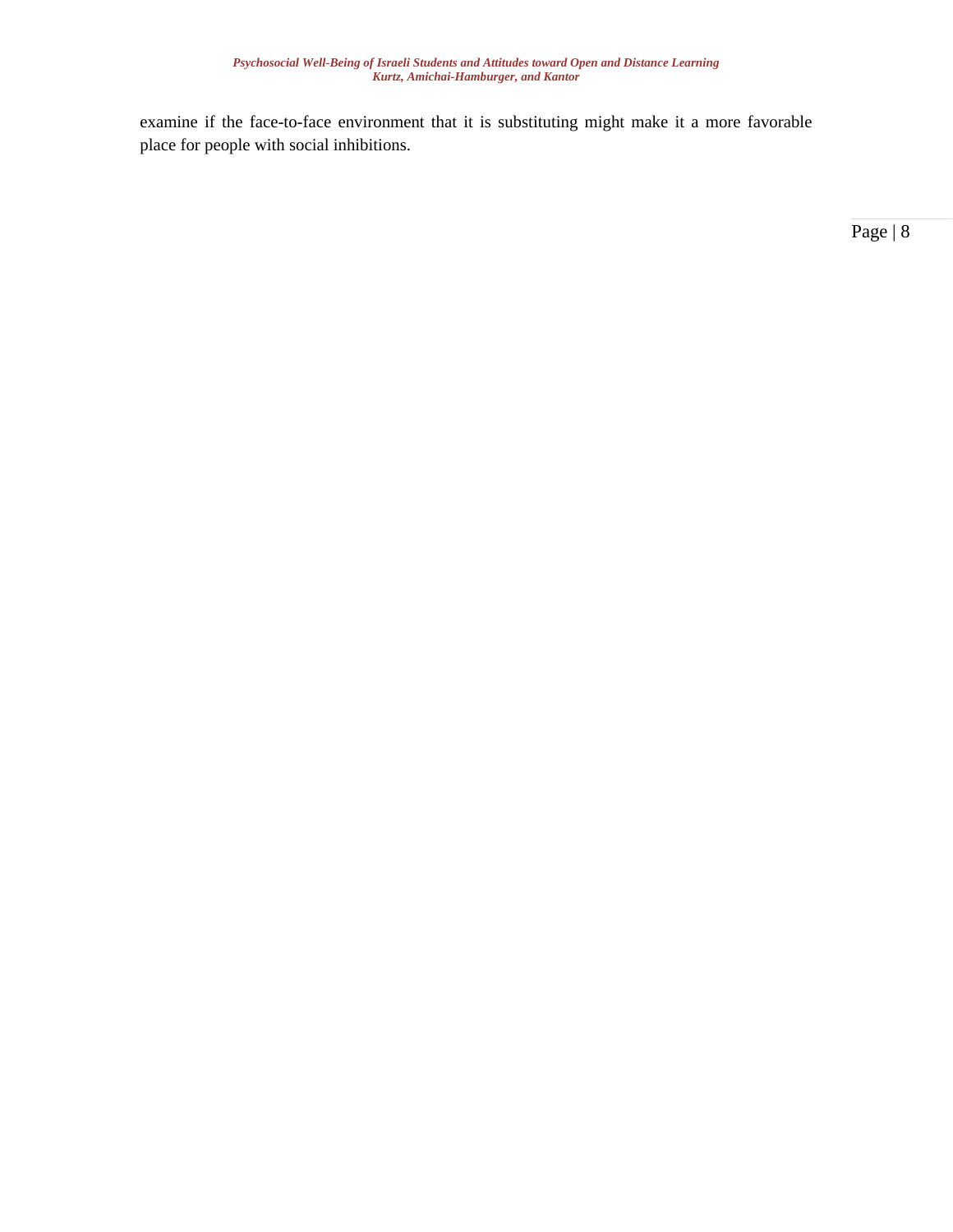#### **References**

- Alonzo, M. & Aiken, M. (2004). Flaming in electronic communication. *Decision Support Systems, 36(3)*, 205-338.
- Amichai-Hamburger, Y. (2002). Internet and personality. *Computers in Human Behavior, 18,*   $1 - 10$ .
- Amichai-Hamburger, Y., & Ben-Artzi, E. (2003). Loneliness and internet use. *Computers in Human Behavior, 19,* 71-80.
- Amichai-Hamburger, Y., & Kinar, O. (2007). The effects of need for cognition on Internet use. *Computers in Human Behavior, 23,* 880-891*.*
- Anderson, T. (2003). Getting the mix right again: An updated and theoretical rationale for interaction. *The International Review of Research in Open and Distance Learning 4*(2). <http://www.irrodl.org/index.php/irrodl/article/view/149/230>
- Anderson, T. (2008). Towards a theory of online learning**.** In T. Anderson (Ed.), *Theory and practice of online learning* (pp. 45-74). Athabasca, AB: AU Press. [http://www.aupress.ca/books/Terry\\_Anderson/anderson2.pdf](http://www.aupress.ca/books/Terry_Anderson/anderson2.pdf)
- Anderson, T., and Garrison, D.R. (1998). Learning in a networked world: New roles and responsibilities. In C. Gibson (Ed.), *Distance Learners in Higher Education.* (p. 97-112). Madison, WI: Atwood Publishing
- Barr, R. B., and Tagg, J. (1995). From teaching to learning: A new paradigm for undergraduate education. *Change, 27*(6), 13 – 25.
- Bates, R., & Khasawneh, S. (2007) Self-efficacy and college students' perceptions and use of online learning systems. *Computers in Human Behavior, 23*(1), 175-191.
- Branden, N. (1969). *The psychology of self-esteem: A new concept of man's nature.* Los Angeles: Nash Publishing.
- Baumeister, R.F., Campbell, J.D., Krueger, J.I. & Vohs, K.D. (2003). Does high self-esteem cause better performance interpersonal success, happiness, or healthier lifestyles? *Psychological Science in the Public Interest, 4*, 1-44.
- Brodie, M., Flournoy, R. E., Altman, D. E., Blendon, R. J., Benson, J. M., & Rosenbaum, M. D. (2000). Health information, the Internet, and the digital divide*. Health Affairs*, *19*(6), 255-265
- Cialdini, R. B. (1984). *Influence: The new psychology of modern persuasion*. New-York: Quill.
- Caplan, D., & Graham, R. (2008). The development of online courses. In T. Anderson (Ed.), *Theory and practice of online learning*. (pp.245-264). Athabasca, AB: AU Press. [http://www.aupress.ca/books/Terry\\_Anderson/caplan.pdf](http://www.aupress.ca/books/Terry_Anderson/caplan.pdf)

Cheurprakobkit, S., Hale, D.F., & Olson, J. N. (2002). Technicians' perceptions about web-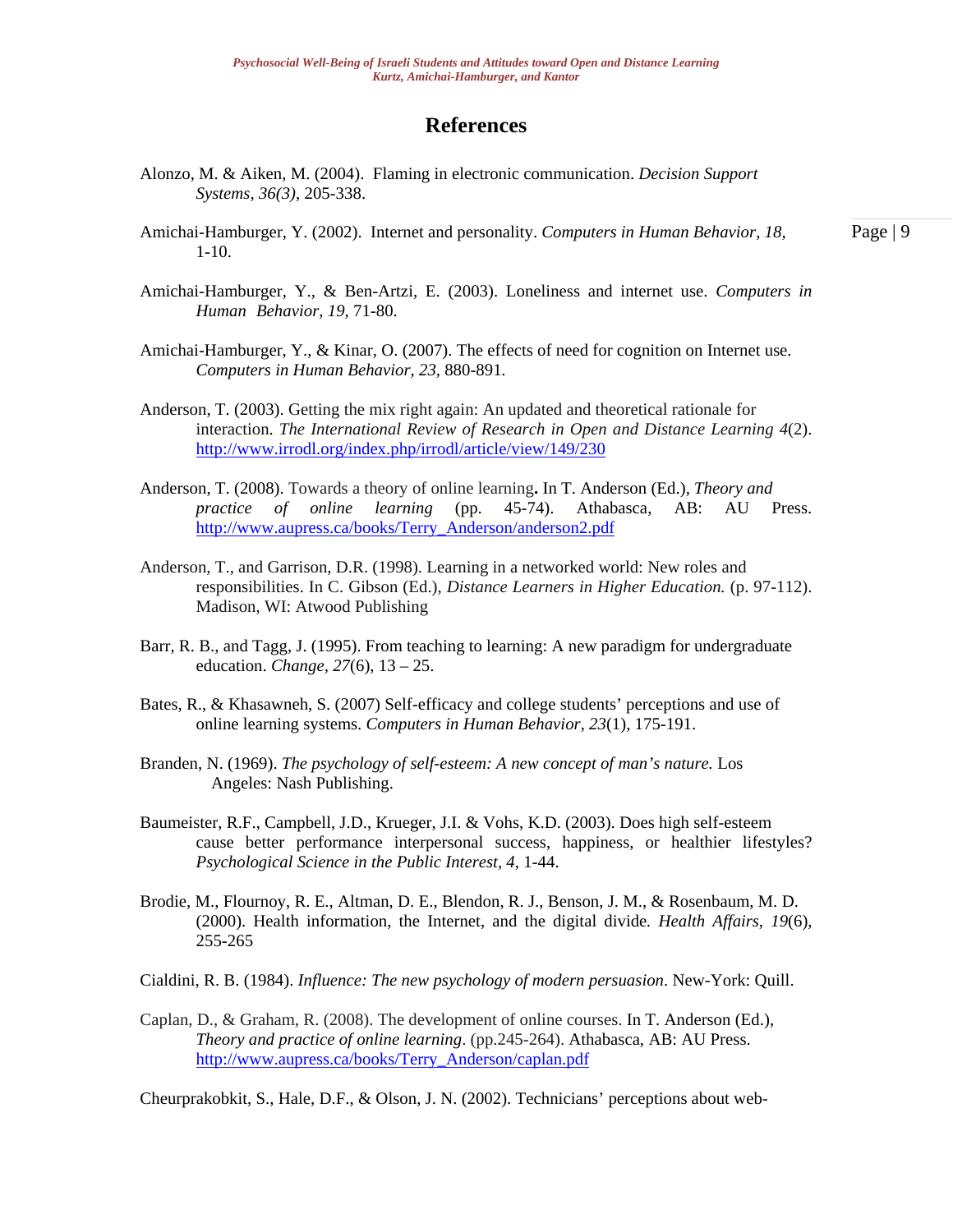based courses: the University of Texas system experience. *The American Journal of Distance Education, 16*(4), 245-258.

Council for Higher Education (1999). *A call for projects: Designing an overall teaching/learning system based on advanced technologies*. Jerusalem: The Budgeting and Planning Committee of the Council for Higher Education (in Hebrew).

- Downes, S. (2005). Are the basics of instructional design changing? *Stephen's web*. <http://www.downes.ca/cgi-bin/page.cgi?post=6>
- Duval, S. R., & Wiklund, R. A. (1972). *Theory of objective self awareness.* Academic Press: New York.
- Fahy, P. J., & Ally, M. (2005). Student learning style and asynchronous computer-mediated conferencing (CMC) interaction. *[American Journal of Distance Education](http://www.leaonline.com.ezproxy.umuc.edu/loi/ajde)*, *19*(1), 5-22.
- Finn, J., Kerman, B., & LeCornec, J. (2004). Building skills–building futures: Providing information technology to foster families. *Families in Society, 85*(2), 165-176.
- Fiske, S. T., & Taylor, S. E. (1991). *Social cognition* (2<sup>nd</sup> ed.). New York: McGraw-Hill.
- Harmon-Jones, E., Simon, L., Greenberg, J., Pyszczynski, T., Solomon, S., & McGregor, H. (1997). Terror management and self-esteem: Evidence that self-esteem reduces mortality salience effects. *Journal of Personality and Social Psychology, 72*, 24- 26.
- Heatherton, T.F., & Polivy, J. (1991). Development and validation of a scale for measuring state self-esteem. *Journal of Personality and Social Psychology*, *60*, 895-910.
- Hoffman, D.L., Novak, T.P., & Schlosser, A. (2003*)*. Consumer attitudes toward software filters and online content ratings: A policy analysis. *Journal of Public Policy and Marketing, 22*(1), 41- 57.
- Katz, Y.J. and Offir, B. (1990) Computer assisted instruction and students' social orientations. *Proceedings of 5th Jerusalem Conference on Information Technology* (pp. 660-664). Los Alamitos, CA: IEEE Computer Society Press.
- Kurtz, G., Sagee, R., & Getz-Lengerman, R. (2003). Alternative online pedagogical models with identical contents: A comparison of two university-level courses. *The Journal of Interactive Online Learning*, *2*(1). <http://www.ncolr.org/jiol/issues/PDF/2.1.2.pdf>
- Kurtz, G., Teeni, D., Mevarech Z., & Neuthal, T. (2006). The experience of implementing instructional technology in Israel higher education. In M. Beaudoin (Ed.), *Perspectives on higher education in the digital age.* New York: Nova Science Publishers.
- Loyd, B.H., & Gressard, C. (1984). The effects of sex, age, and computer experience on computer attitudes. *AEDS Journal, 18*(2), 67-77.
- Madell, D., & Muncer, S. (2007). Control over social interactions: An important reason for